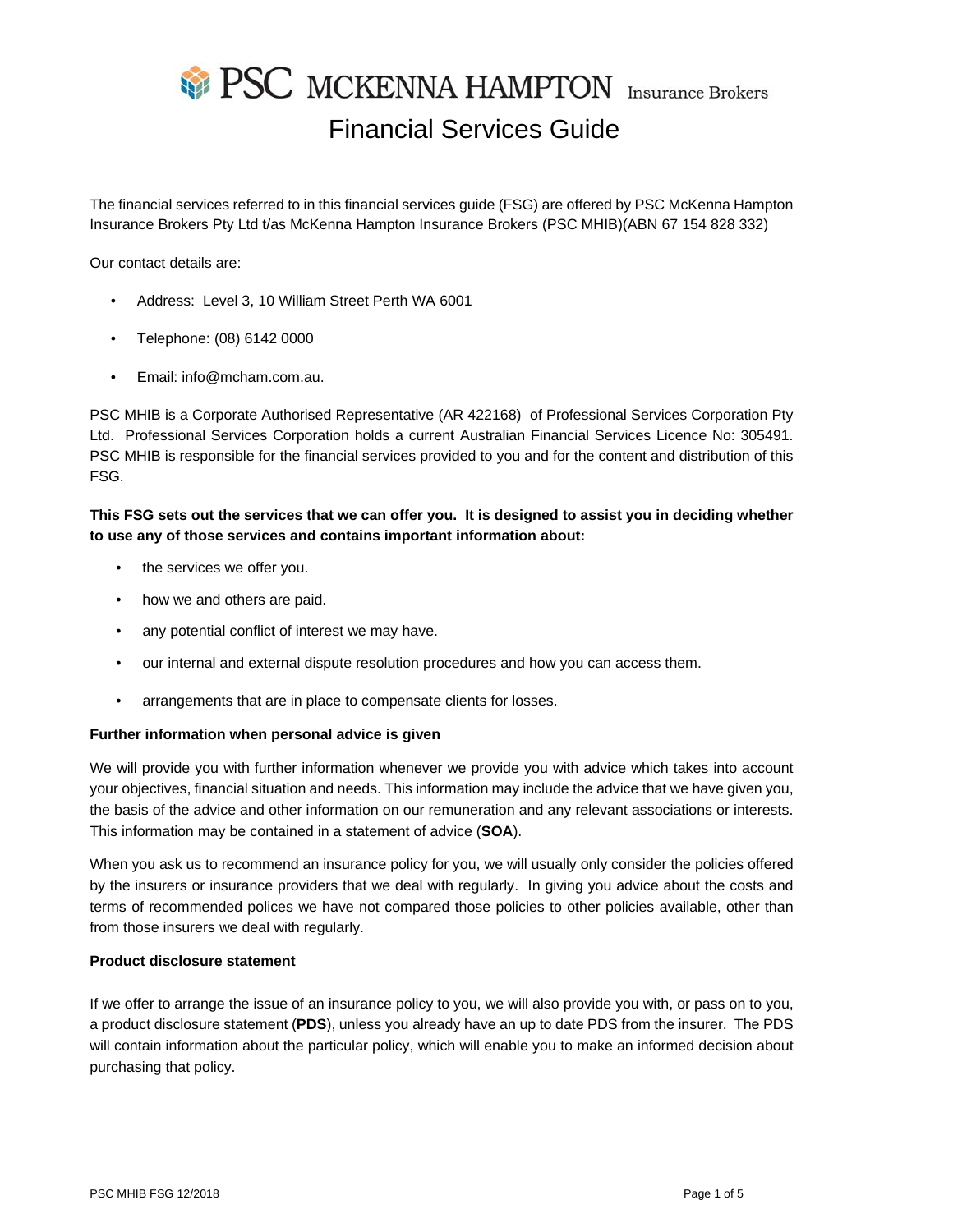

| From when does this<br>FSG apply?                                                                                                                      | This FSG applies from 1 December 2018 and remains valid unless a further FSG<br>is issued to replace it. We may give you a supplementary FSG. It will not replace<br>this FSG but will cover services not covered by this FSG.                                                                                                                                          |  |  |
|--------------------------------------------------------------------------------------------------------------------------------------------------------|-------------------------------------------------------------------------------------------------------------------------------------------------------------------------------------------------------------------------------------------------------------------------------------------------------------------------------------------------------------------------|--|--|
| How can I instruct you?                                                                                                                                | You can contact us to give us instructions by post, phone or email on the contact<br>number or details mentioned on page 1 of this FSG.                                                                                                                                                                                                                                 |  |  |
| Who is responsible for<br>the financial services<br>provided?                                                                                          | PSC MHIB is responsible for the financial services that will be provided to you or<br>through you to your family members, including the distribution of this FSG.                                                                                                                                                                                                       |  |  |
|                                                                                                                                                        | PSC MHIB is a<br>Corporate Authorised Representative (AR 422168) of<br>Professional Services Corporation Pty Ltd which holds a current Australian<br>Financial Services Licensee no: 305491. The contact details for PSC MHIB are<br>on the front of this FSG.                                                                                                          |  |  |
| What kinds of financial<br>services are you<br>authorised to provide to<br>me and what kinds of<br>financial product/s do<br>those services relate to? | PSC MHIB is authorised to advise and deal in general insurance products to<br>wholesale and retail clients (see definition of retail client on page 5). We will do<br>this on your behalf as your broker unless we tell you otherwise.                                                                                                                                  |  |  |
|                                                                                                                                                        | Sometimes we will act under a binder or agency we have from an insurer. When<br>we act under a binder or agency, we will be acting as the agent of the insurer.<br>This means that we represent and act for the insurer, not for you. We will tell you<br>when we act under a binder or agency to arrange your insurance or advise you<br>about your insurance needs.   |  |  |
| Will I receive tailored<br>advice?                                                                                                                     | Maybe not in all cases.                                                                                                                                                                                                                                                                                                                                                 |  |  |
|                                                                                                                                                        | However, we may need information about your personal objectives, details of<br>your current financial situation and any relevant information, so that we can<br>arrange insurance policies for you. We will ask you for the details that we need<br>to know.                                                                                                            |  |  |
|                                                                                                                                                        | In some cases, we will not ask for any of this information. If we do not ask, or if<br>you do not give us all of the information we ask for, any advice you receive may<br>not be appropriate to your needs, objectives and financial situation.                                                                                                                        |  |  |
|                                                                                                                                                        | You should read the warnings contained in any SOA, or any other warnings that<br>we give you, carefully before making any decision about an insurance policy.                                                                                                                                                                                                           |  |  |
| What information do you<br>maintain in my file and<br>can I examine my file?                                                                           | PSC MHIB maintains a record of your personal profile, including details of<br>insurance policies that we arrange or issue for you. We may also maintain<br>records of any recommendations or advice given to you. We will retain this FSG<br>and any other FSG given to you as well as any SOA or PDS that we give or pass<br>on to you for the period required by law. |  |  |
|                                                                                                                                                        | We are committed to ensuring the privacy and security of your personal<br>information. PSC MHIB is part of the PSC Insurance Group which, has a standard<br>privacy policy that applies to all group entities. This is available on request. A<br>also<br>available<br><b>PSC</b><br>is<br>Insurance<br>Group<br>website<br>copy<br>on<br>www.pscinsurance.com.au       |  |  |
|                                                                                                                                                        | If you wish to look at your file please ask us. We will arrange for you to do so.                                                                                                                                                                                                                                                                                       |  |  |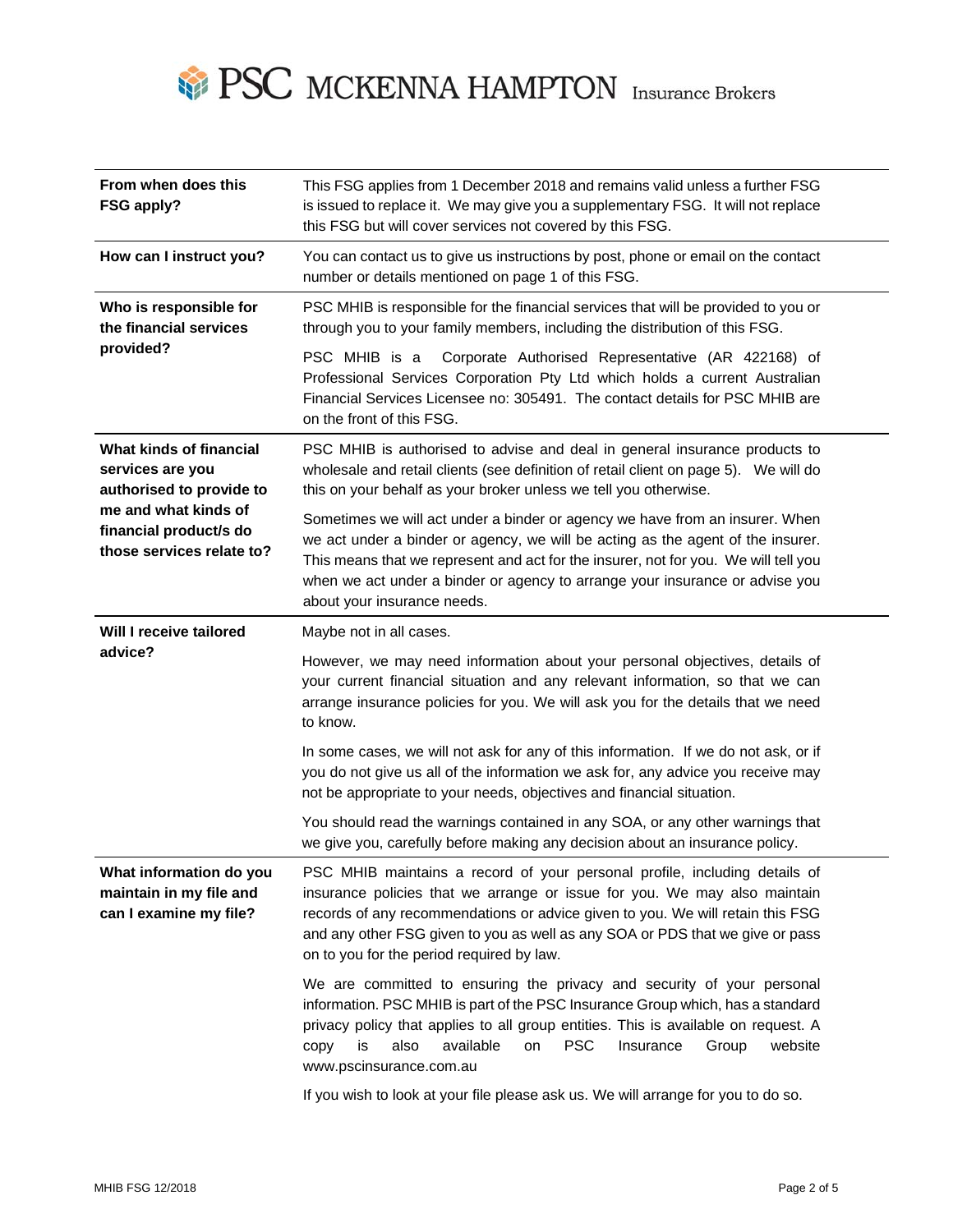

**How will I pay for the services provided?** 

For each insurance product, the insurer will charge a premium that includes any relevant taxes, charges and levies. PSC MHIB often receives a payment based on a percentage of this premium (excluding relevant taxes, charges and levies) called commission, which is paid to PSC MHIB by the insurers. In some cases, you will also be charged a fee. Which will be shown on the invoice that is sent to you.

You can choose to pay for our services by any of the payment methods set out in the invoice. You are required to pay PSC MHIB within the time set out on the invoice.

When you pay us your premium it will be banked into PSC MHIB's trust account. We will retain the commission from the premium you pay us and remit the balance to the insurer in accordance with our arrangements with the insurer. We will earn interest on the premium while it is in our trust account or may invest the premium and earn a return. We will retain any interest or return on investment earned on the premium.

If there is a refund of premium owed to you because of a cancellation or alteration to a policy, we will retain any fee we have charged you. We may also retain our commission from any premium that is refunded to you by an insurer. We will deduct any unpaid fee or retained commission from the refunded premium before sending the difference to you.

| How are any<br>commissions, fees or<br>other benefits calculated<br>for providing the financial<br>services? | PSC MHIB's commission will be calculated based on the following formula:                                                                                                                                                                                                                         |
|--------------------------------------------------------------------------------------------------------------|--------------------------------------------------------------------------------------------------------------------------------------------------------------------------------------------------------------------------------------------------------------------------------------------------|
|                                                                                                              | $X = Y\% \times P$                                                                                                                                                                                                                                                                               |
|                                                                                                              | In this formula:                                                                                                                                                                                                                                                                                 |
|                                                                                                              | $X = PSC$ MHIB's commission                                                                                                                                                                                                                                                                      |
|                                                                                                              | Y% = the percentage commission paid to PSC MHIB by the insurer. Our<br>commission varies between 0% and 30%.                                                                                                                                                                                     |
|                                                                                                              | $P =$ the amount you pay for any insurance policy (less any government fees or<br>charges included in that amount).                                                                                                                                                                              |
|                                                                                                              | Any fees that we charge you will be:                                                                                                                                                                                                                                                             |
|                                                                                                              | An administration fee in addition to commission when you enter into an<br>insurance policy.                                                                                                                                                                                                      |
|                                                                                                              | A flat fee for arranging an insurance policy or a fee based upon the time we<br>spend advising you.                                                                                                                                                                                              |
|                                                                                                              | An annual management fee.                                                                                                                                                                                                                                                                        |
|                                                                                                              | We do not often pay any commissions, fees or benefits to others who refer you<br>to us or refer us to an insurer. If we do, we will pay commissions to those people<br>out of our commission or fees (not in addition to those amounts), in the range of<br>0% to 25% of our commission or fees. |
|                                                                                                              | Our employees that will assist you with your insurance needs will be paid a<br>market salary that may include bonuses based on performance criteria.                                                                                                                                             |
|                                                                                                              | If we give you personal advice, we will inform you of any fees, commission or<br>other payments we, our associates or anyone referring you to us (or us to any<br>insurer) will receive in relation to the policies that are the subject of the advice.                                          |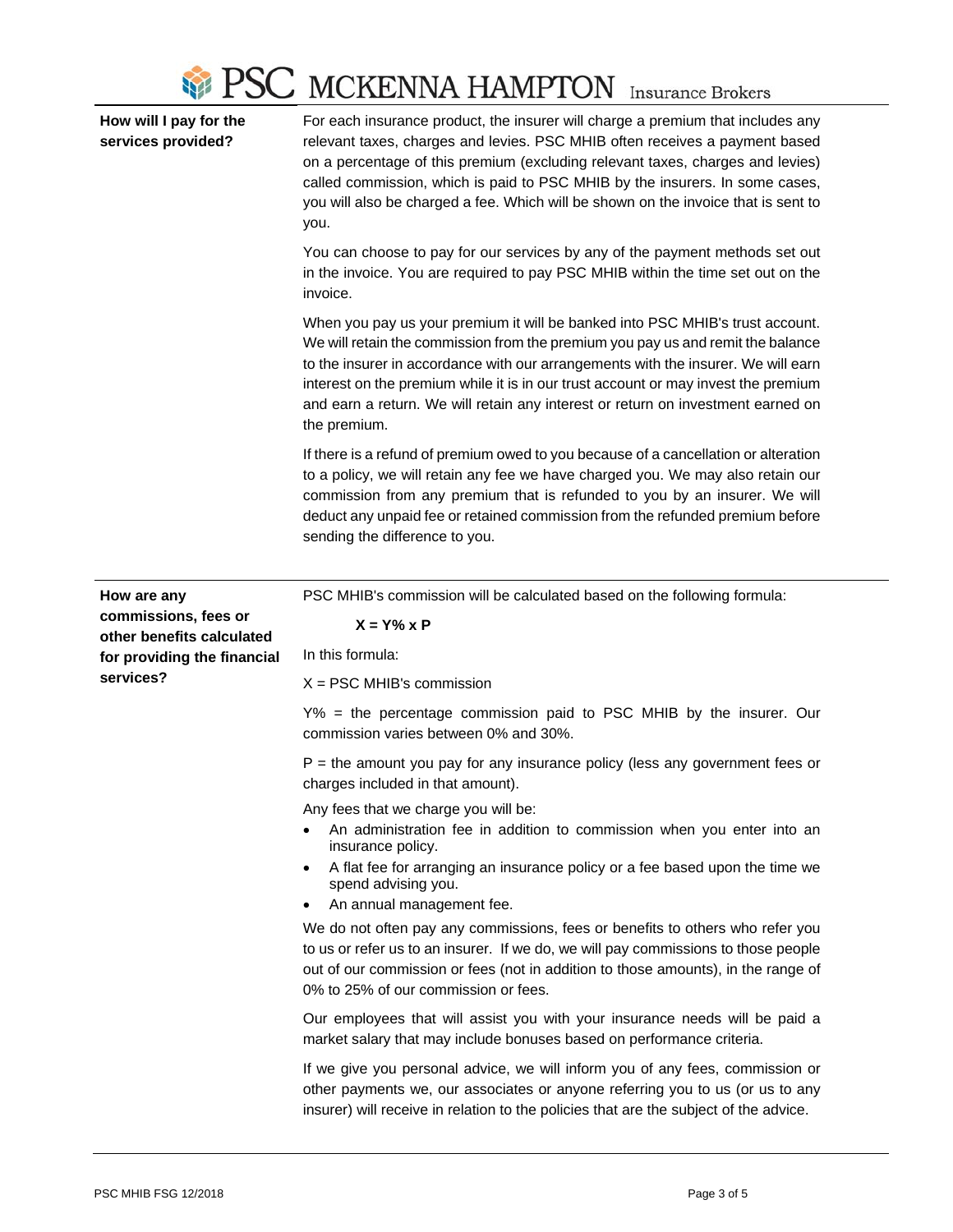

Do you have any relationships or associations with the insurers who issue the insurance policies or any other material relationships?

# **PSC Insurance Group**

PSC MHIB is a member of the PSC Insurance Group, which is a group of related financial services businesses. The businesses operated in the group include insurance broking, underwriting agencies (on behalf of local and overseas insurers), workers compensation consulting and claims administration.

These businesses operate separately from the PSC broking business although they are related companies. We will inform you if your insurances are placed through one of these entities or we recommend or engage any of these entities to provide services to you.

We refer you to the PSC Group website for further details on all related companies at www.pscinsurancegroup.com.au..

## **Steadfast**

PSC MHIB is a Steadfast Group Limited (Steadfast) Network Broker. Steadfast has exclusive arrangements with some insurers and premium funders (Partners) under which Steadfast will receive between 1 - 4% commissions for each product arranged by PSC MHIB with those Partners. Steadfast is also a shareholder of some Partners.

PSC MHIB may receive a proportion of that commission from Steadfast at the end of each financial year (or other agreed period).

As a Steadfast Network Broker we have access to member services including model operating and compliance tools, procedures, manuals and training, legal, technical, banking and recruitment advice and assistance, group insurance arrangements, product comparison and placement support, claims support and group purchasing arrangements. These member services are either funded by Steadfast, subsidised by Steadfast or available exclusively to Steadfast Network Brokers for a fee.

You can obtain a copy of Steadfast's FSG at www.steadfast.com.au.

## **Premium funders**

If we arrange premium funding for you we may be paid a commission by the premium funder. We may also charge you a fee (or both). The commission that we are paid by the premium funder is usually calculated as a percentage of your insurance premium (including government fees or changes). If you instruct us to arrange or issue a product, this is when we become entitled to the commission.

Our commission rates for premium funding are in the range of 0% to 4% of funded premium. When we arrange premium funding for you, you can ask us what commission rates we are paid for that funding arrangement compared to the other arrangements that were available to you.

## **Profit share arrangements**

We may, from some insurers, receive profit share payments at the end of a financial year based upon the overall performance of the portfolio of business placed with them. We do not pass on any profit share received by us to employees as a bonus/profit share.